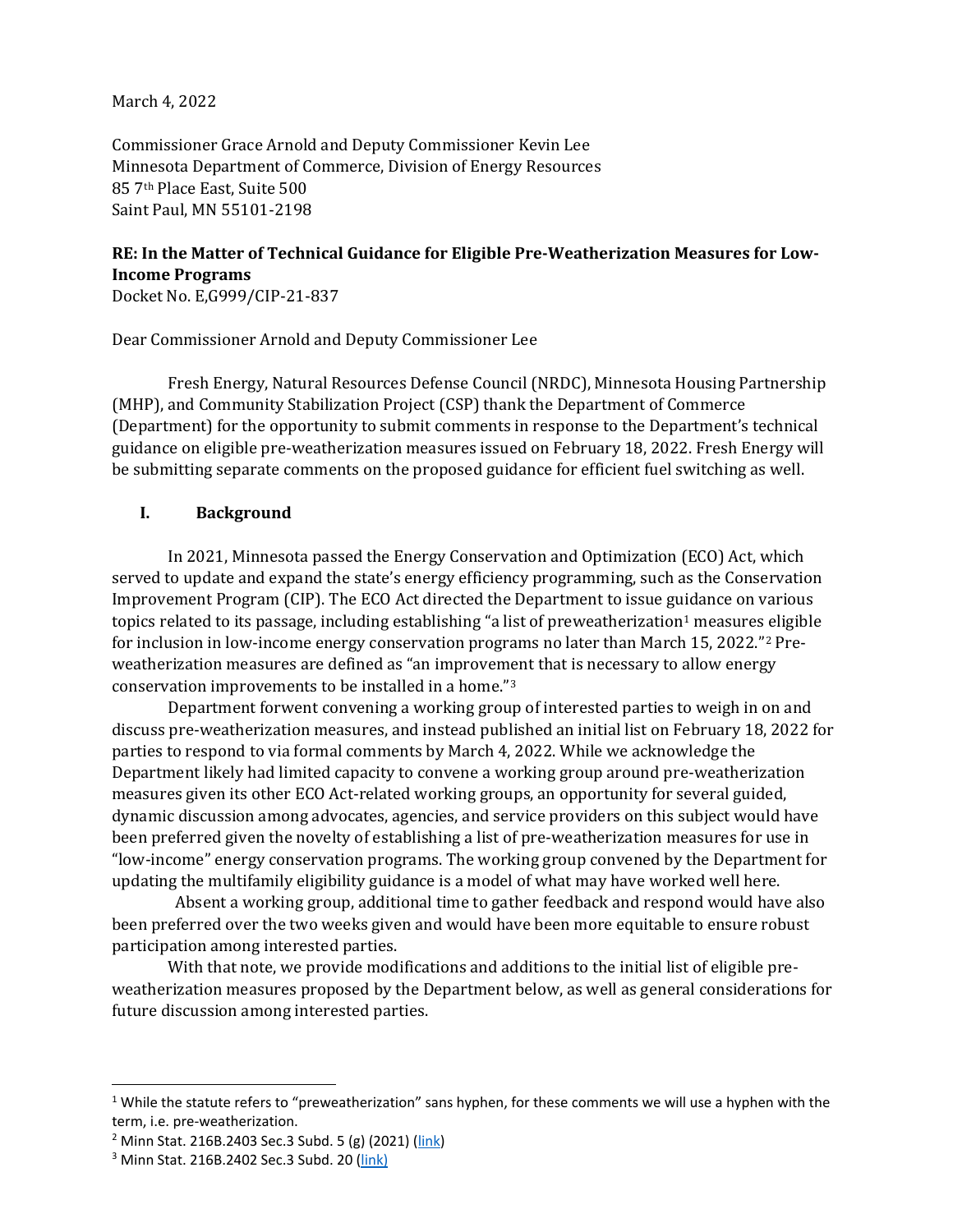### **II. Response and proposed modifications to initial list of eligible pre-weatherization measures for "low-income" programs**

We generally support the pre-weatherization measures proposed by the Department as being eligible for "low-income" CIP spending and commend the Department for providing an initial list. We also emphasize that with any pre-weatherization action taken, there should be a seamless and concerted effort to connect such action to the next step of weatherization or other energy efficiency upgrades for the customer. Doing so will help utilities and service providers achieve the overarching goal of funding pre-weatherization, i.e. to remove a major barrier to further and deeper energy efficiency upgrades for under-resourced households. Simply put, pre-weatherization work should always be paired and co-delivered with weatherization and energy efficiency upgrades.

Finally, we strongly recommend striking the language that refers to providing preweatherization measures "in conjunction with the federal weatherization assistance program."[4](#page-1-0) The statutory definition of what constitutes a pre-weatherization measure notes such measures are intended to "allow energy conservation improvements to be installed in a home"[5](#page-1-1) and as such are not restricted to only what is allowed under the federal weatherization assistance program.<sup>[6](#page-1-2)</sup> Striking the language will ensure the most flexibility in funding eligible pre-weatherization measures and ensure more homes may have barriers removed to participating in a myriad of energy conservation programs in the state, and ensuring direct connection with low-income Conservation Improvement Programs especially.

With that context, we provide the following edits and additions to the pre-weatherization measures list. These modifications are compiled from input from several partners and non-profit organizations, both local and national, whose swift feedback is greatly appreciated[7](#page-1-3).

### *Modifications to proposed list and language of Department proposed decision:*

**"**Staff propose the following list of preweatherization measures, when delivered in conjunction with the federal weatherization assistance program, be eligible for inclusion in low-income energy conservation programs:

- Remediation of vermiculite and presumed asbestos containing materials, including but not limited to:. This includes attic insulation, siding, heating, ventilation, and air conditioning (HVAC), or pipe-wrap, floors (e.g. floor tile), ceiling treatments (e.g. popcorn), drywall, mastic, and sealants
- Mold and moisture related repairs:
	- $\circ$  Structural repair: foundation, walls, roofing, windows/doors, repair or replacement
	- o Grading for seepage control
	- o Gutters/downspouts repair, replacement, or addition

<span id="page-1-0"></span><sup>4</sup> Department of Commerce*, In the Matter of Technical Guidance for the Inclusion of Efficient Fuel-Switching and Load Management Programs in the Conservation Improvement Program, and Eligible Pre-weatherization Measures for Low-Income Programs,* issued February 18, 2022 in Docket No. E,G999/CIP-21-837 at 26.<br><sup>5</sup> See footnote 3.

<span id="page-1-2"></span><span id="page-1-1"></span><sup>&</sup>lt;sup>6</sup> The statutory language for establishment of the Healthy AIR account does reference that "remediation activities must be executed in conjunction with federal weatherization assistance program services." This, however, refers to use of funds from this account specifically, rather than "low-income" CIP spending generally. *See* Minn Stat. 216B.2403 Sec.3 Subd.5 (h) [\(link\)](https://www.revisor.mn.gov/statutes/cite/216B.2402)

<span id="page-1-3"></span><sup>&</sup>lt;sup>7</sup> The following organizations provided feedback: RMI, Natural Resources Defense Council, the Center for Energy and Environment, Minnesota Community Action Partnership, Green Home Institute (Michigan), Michigan Environmental Council, and Ian D. Tran (Michigan).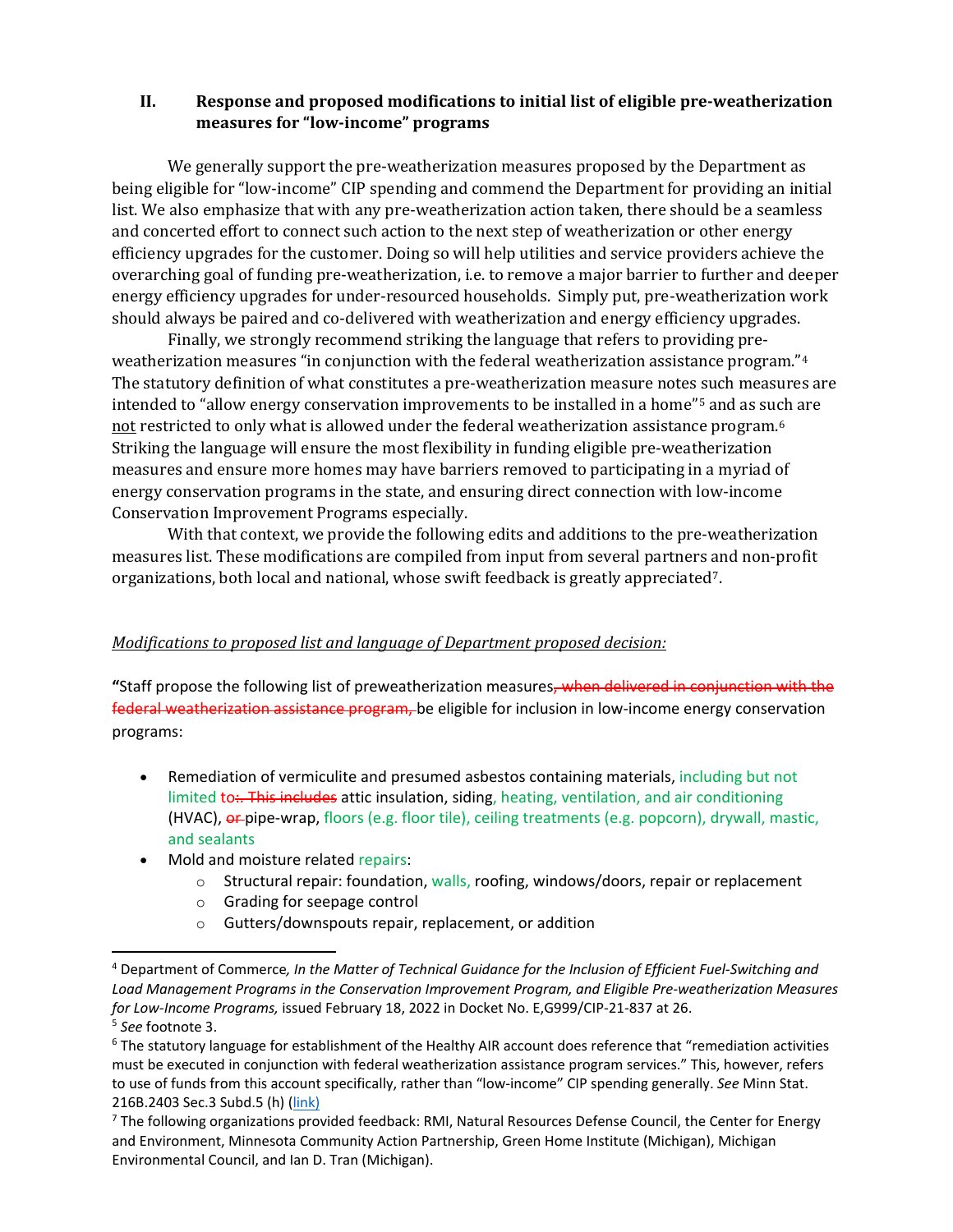- $\circ$  Sump pumps repair, replacement or addition
- o Black mold removal
- o Drain tile installation
- Radon mitigation, including but not limited to: pre-testing, mitigation, post-testing, and associated repairs
- Structural repair or replacement (non-moisture related) foundation, roofing, windows/doors, walls, manufactured home skirting
- Plumbing leaks / sewer problems including red-tagged plumbing and correcting spillage, and improving water flow and quality
- Major electrical upgrading including but not limited to:
	- $\circ$  Replacing K/T, knob and tube writing;
	- o Upgrading panel, GFCI outlets, outlet and junction box covers
	- o Repairing loose or damaged wiring;
	- $\circ$  Plus any associated repairs required for these upgrades (drywall, pavement, etc)
- Inaccessible crawl spaces
- Remediation of excessive clutter or hoarding
- Chimney liners Correcting/Repairing improper or ineffective HVAC venting (such as installing a chimney liner)
- Integrated pest management (bugs and vermin remediation and blocking)

This list is meant to be comprehensive but not exhaustive, and utilities may propose additional measures for the Department to consider, including other health and safety related repairs that are preventing energy efficiency upgrades or installations. If utilities are uncertain whether their proposed pre-weatherization projects are eligible under this proposed list, please contact the Department of Commerce to ensure eligibility."

### *Additions to proposed list*

In no particular order, the following additions are recommended for inclusion in the eligible pre-weatherization measures list:[8](#page-2-0)

- Lead remediation (e.g. lead paint, such as on windows; lead service water lines/pipes, or other lead issues) or encapsulation, especially any that could be disrupted during weatherization
- Chimneys and fireplace inspection/review
- Contaminant detection/abatement:
	- o Carbon monoxide (CO) testing and detector/venting installation
	- o Argon Detector
	- o Smoke Detector
	- o Fire extinguishers (when solid fuel sources are utilized)
- Combustion safety-related repairs or equipment replacement, including:
	- $\circ$  Gas stove Building Performance institute (BPI) test<sup>[9](#page-2-1)</sup> and remediation

<span id="page-2-0"></span><sup>&</sup>lt;sup>8</sup> We note that we received feedback on additions to this list from partners and other advocates primarily through email and with short notice due to the deadline, our attempt to categorize and group the additional measures we are proposing may not be precise. We encourage the Department to consider how best to group measures as it finalizes its list, for ease of reference and for potential ease of reporting, which is discussed further in the next section.

<span id="page-2-1"></span><sup>9</sup> *See* [Building Performance Institute, CST for Gas Ovens et. al](https://www.bpi.org/sites/default/files/CST%20PROCEDURE%20FOR%20GAS%20OVENS%2C%20DIRECT%2C%20POWER-VENTED%20OR%20VENT-FREE%20APPLIANCES.pdf)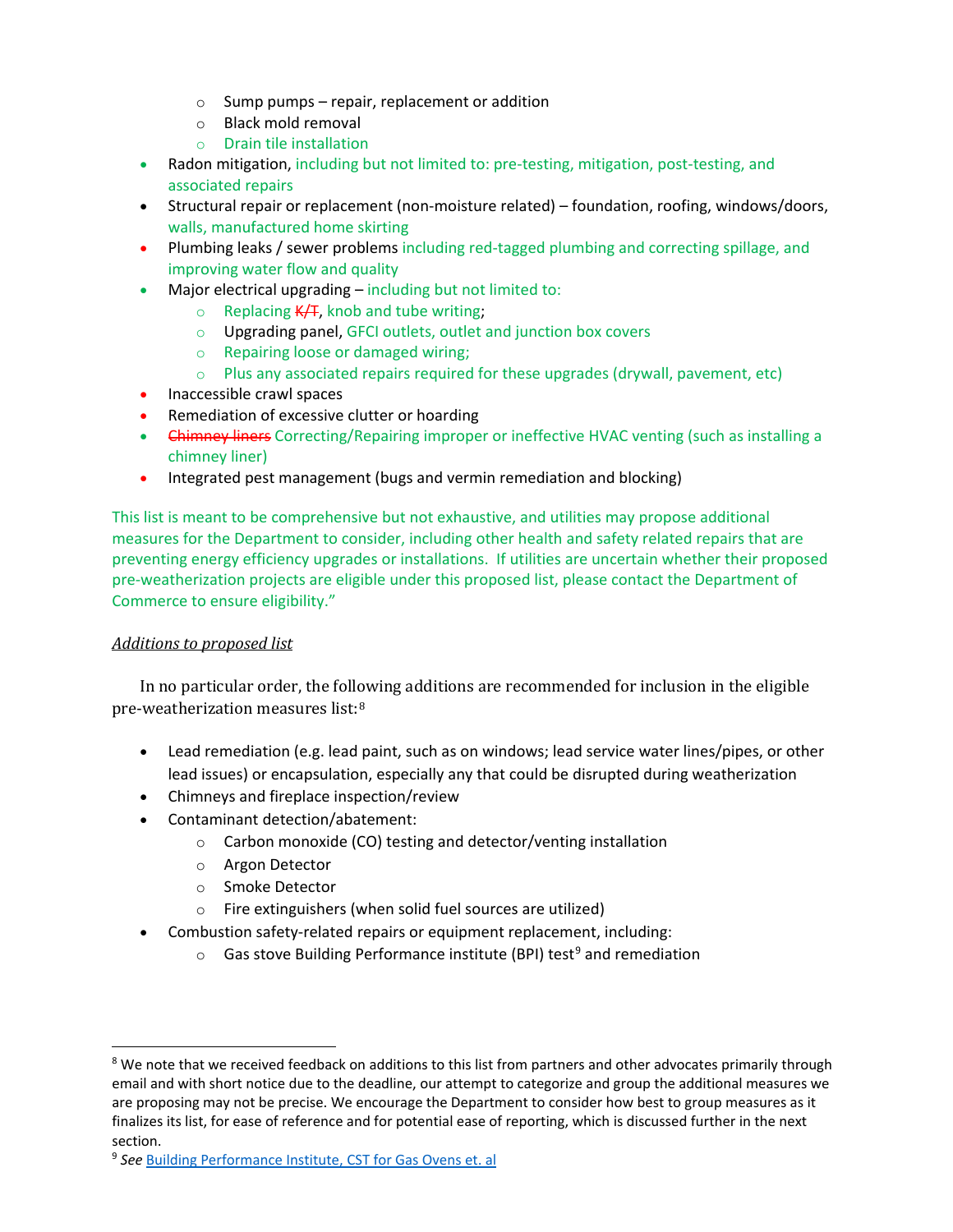- o Testing of water heater and furnace exhaust flues, e.g. natural draft water heater/furnace Combustion Appliance Zone (CAZ) test, <sup>[10](#page-3-0)</sup> and remediation
- $\circ$  Gas leak test (home-wide) and remediation (e.g. repairing leaking fuel supply lines)
- Ventilation inspection and repair including but not limited to:
	- $\circ$  Inspecting, installing or repairing exhausts fans in kitchen (e.g. over-range hoods) and bathrooms in accordance with ASHRAE 62.2 protocols;
	- o Inspecting, installing or repairing Heat Recovery Ventilation or Energy Recovery Ventilation systems;
	- o Correcting/repairing unsafe or ineffective dryer venting;
	- $\circ$  Re-building the old vent stacks off of furnaces and water heaters so they work properly
	- $\circ$  HVAC repair such as ductwork, piping, vents, furnace/boiler repairs, and thermostat replacement
- Other repairs including:
	- $\circ$  Minor electrical repairs (e.g. fixing junction boxes and unsafe wiring to HVAC equipment)
	- $\circ$  Flue repair (e.g. correcting improper flue venting, correcting high CO in combustion appliance flue gases)
	- o Gas valve repair
	- o Sensor repairs not yet captured by list
	- o Repair stairs and/or replacing hand railings for workers (and occupants) health/safety
	- o Replace broken or missing lamps in light fixtures

## **III. Other considerations**

Beyond the specific response to the list of proposed pre-weatherization measures, we would like to note other consideration related to the overall implementation of pre-weatherization measures into the "low-income" CIP spending. These may be further discussed as part of the meetings planned for quarter 2 of 2022 (hereby "spring workshops"), as outlined by the Department in its final decision for utilities' proposed "low-income" CIP spending modifications, filed earlier this year[.11](#page-3-1)

• *Creating a structure for or limiting the amount of allowed pre-weatherization spend that a utility may transfer to the Healthy AIR account –* While we understand the flexibility provided to utilities to meet their "low-income" spending requirement via investment into the Healthy AIR account, we want to ensure that funds do not inadvertently accumulate in this account and lessen funding for other, more immediate pre-weatherization needs to help facilitate energy efficiency and weatherization directly, particularly as funds placed into the Healthy AIR account may not be deployed in the year they are transferred. We are interested in discussing with other parties the potential for a cap on how much of a utilities' limited pre-weatherization spending can be transferred into the Healthy AIR Account in a given year or triennial, when those dollars can be transferred, or other structures to

<span id="page-3-0"></span><sup>10</sup> *See* Office of Energy Efficiency and Renewable Energy, U.S. Department of Energy, "Combustion Appliance Zone (CAZ) Testing" [\(link\)](https://basc.pnnl.gov/resource-guides/combustion-appliance-zone-caz-testing)

<span id="page-3-1"></span><sup>11</sup> Department, *Decision In the Matter of CenterPoint Energy's 2021-2023 CIP Modification Request filed November 1, 2021.* Issued January 31, 2022, in Docket G999/CI-20-478 at 11. "during the second quarter of 2022, the Commissioner directs Staff to work with Fresh Energy, the utilities, and other stakeholders to map out the CIP 2024-2026 financial incentive process, including what data would be useful to obtain related to implementation of pre-weatherization measures." Fresh Energy and partners will leverage this process to discuss broader issues related to CIP as well with the Department, utilities, and other parties.